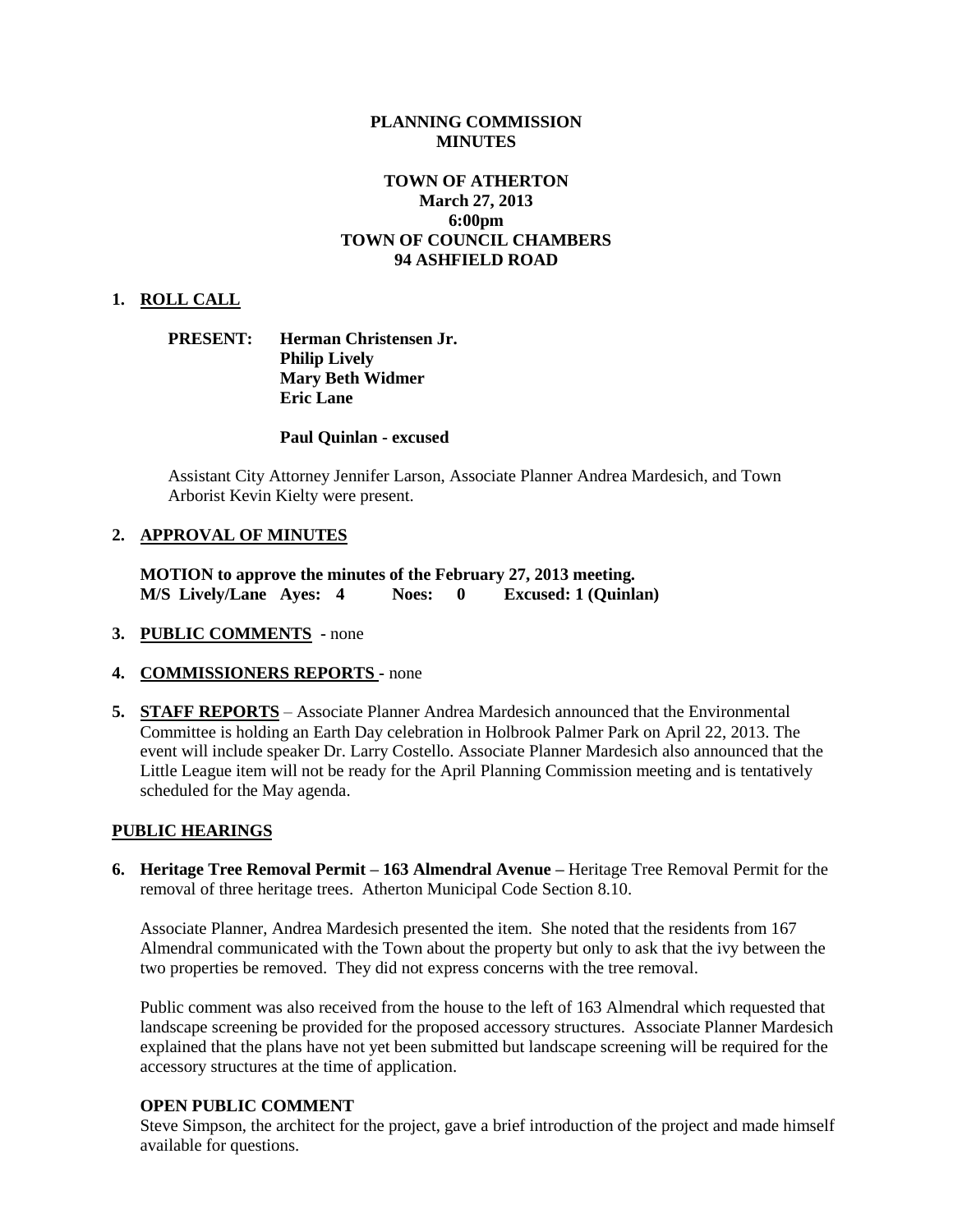Dave Roche, the landscape architect on the project discussed the redwoods proposed for removal. He added that there will be 70 new trees planted as part of the overall project, with 45 of those trees being significant trees.

Commissioner Lively asked if the designer considered having the driveway come in from the left side of the lot. Mr. Roche answered that they had considered that option but that would require the removal of several sycamore trees.

# **CLOSE PUBLIC COMMENT**

Commissioner Lane thinks the request is reasonable and that the design helps frame the Valley Oak in the center of the property.

Commissioner Widmer agrees that the request is reasonable.

Commissioner Lively is concerned with the visual effect of cutting out the trees in the middle of the row.

Chair Christensen expressed concern with the application. He thinks that the design is contrary to the spirit of the Heritage Tree Removal Ordinance. If it were truly a matter of crowding then it would make more sense to remove every other tree rather than three in the middle of the row.

**MOTION that the Planning Commission approve Heritage Tree Removal Permit for the removal of three redwood trees, identified on the site plan as trees #7, #8, #9 subject to the conditions listed in the Heritage Tree Removal Certificate based on the reasons incorporated in the Staff Report. M/S Lane/Widmer Ayes: 2 Noes: 2 Excused : 1 (Quinlan)**

## **The motion resulted in no action.**

**7. Special Structures Permit – 125 Alta Vista Drive –** Special Structures Permit to allow a pool located in the side yard up to the front yard setback. Atherton Municipal Code Sections 17.15 and 17.40.

Associate Planner, Andrea Mardesich, presented the item. She noted that the adjacent neighbor (nearest the pool) is concerned about the location of the pool equipment. The applicant has provided an alternate plan for the pool equipment but the original location is their first choice. The residents at 471 Fletcher submitted a letter in support of the project.

Associate Planner Mardesich noted that the owner of Bear Gulch Reservoir, Cal Water, has been notified of the project and has not provided any comment.

Commissioner Lane clarified that the pool is a lap pool. The architect for the project, Khoi Le, answered in the affirmative.

Chair Christensen asked why this application has come before the Planning Commission since the pool is being put in the buildable area, essentially inside the house.

Associate Planner Mardesich answered that Staff took an conservative given that the code states that pools are viewed as accessory structures.